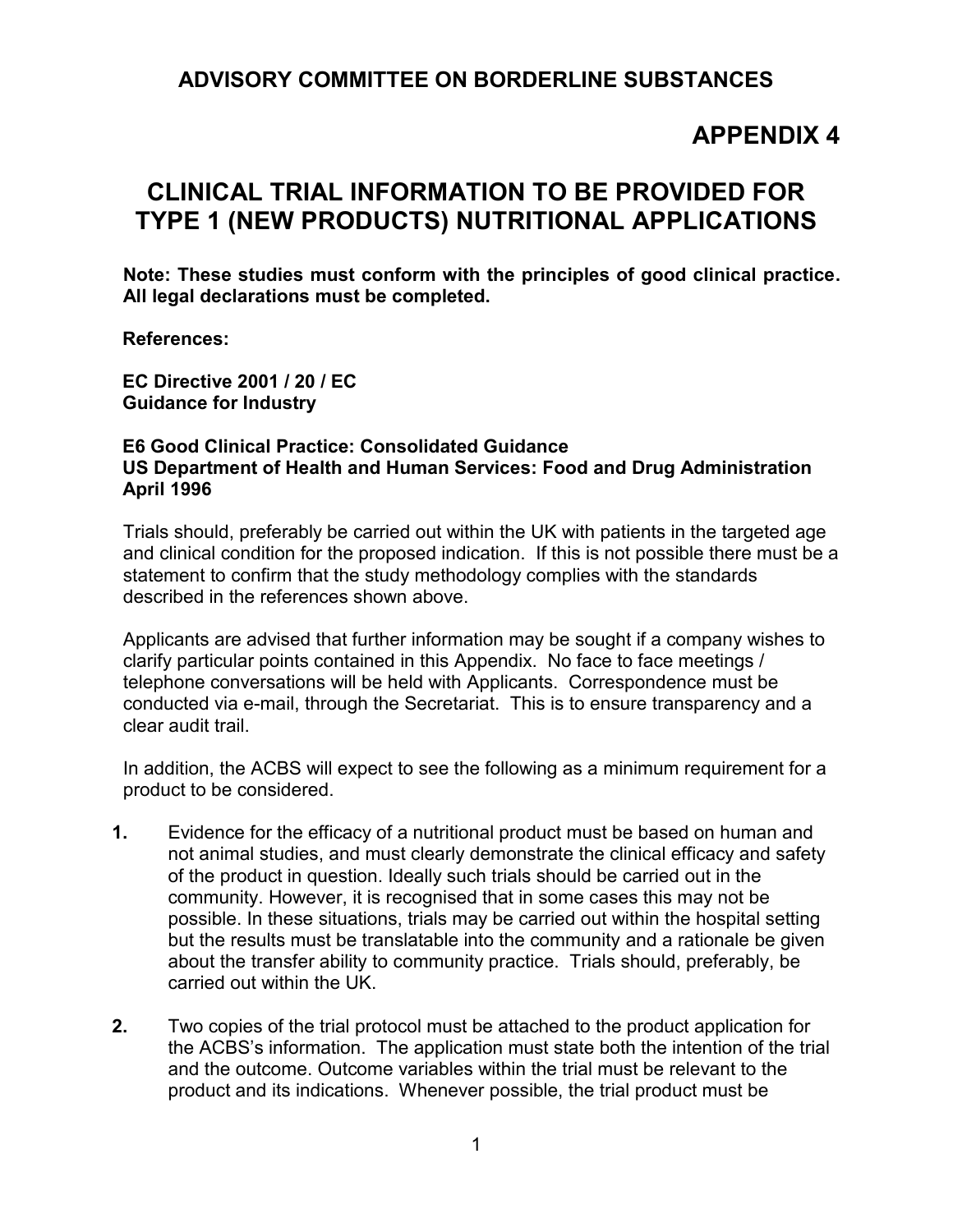compared with a standard formulation in a controlled trial protocol. There must be an explicit statement about ethical considerations and approval.

 Data and other information must be presented in a similar format as would be submitted for a peer reviewed journal. Appropriate references must be given and original (not raw) data generated by the trial must be appended. Statistical analysis must be conducted and details about how this has been conducted should be included.

**3.** The endpoints must be practical, appropriate, meaningful and not extrapolated. Primary and secondary endpoints must be outlined and the trial must include relevant observations e.g. appropriate anthropometric / biochemical measurements of the patients involved. The trial must meet accepted statistical requirements and, with a statistical analysis and discussion, demonstrate the efficacy and safety of the new product.

 For products intended for rarer disease states e.g. the management of inherited metabolic disorders where a randomised controlled trial is not feasible and patient numbers will be low, a cross-over study, case study or an n=1 clinical trial design should be considered instead using published methodologies.

**4.** There should be a specific statement that the trial meets GCP requirements including an explicit statement of consent of participants. This should be included within the trial protocol.

The trial reports should provide, as a minimum:

- **(a)** The sex, age and, usually, ethnic origin of each patient
- **(b)** The number of days during the trial on which each patient received the product and the control product
- **(c)** Whether the product was given as a sole source of nutrition or as a supplement and, if the latter, the other products or food(s) concerned
- **(d)** Measurements of each patient's weight (in kilograms), and, for infants and children, length / height (cm) and head circumference (cm) in the under 2's. Relevant anthropometric and biochemical measurements such as weight, mid-upper arm circumference, haemoglobin, renal function, and serum electrolytes should be given both at the beginning and at the end of the trial period. All laboratory electrolyte and mineral results must be provided in SI units.

**Note:** This is not an exhaustive list: results should reflect the objectives of the trial

**(e)** Whether or not the patients were oedematous and to include the degree of oedema and the timescale involved